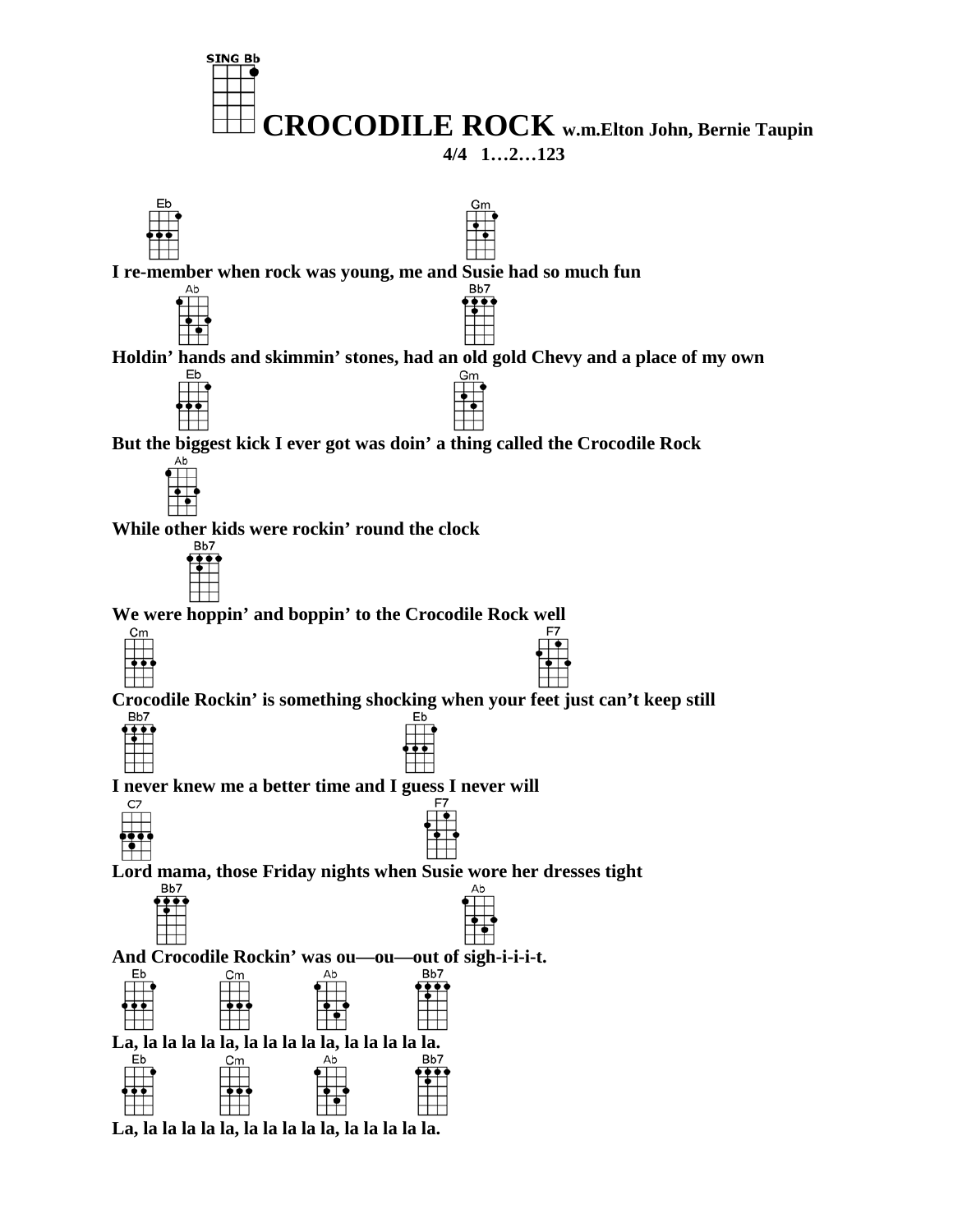

 **But the years went by and rock just died, Susie went and left me for some foreign guy**